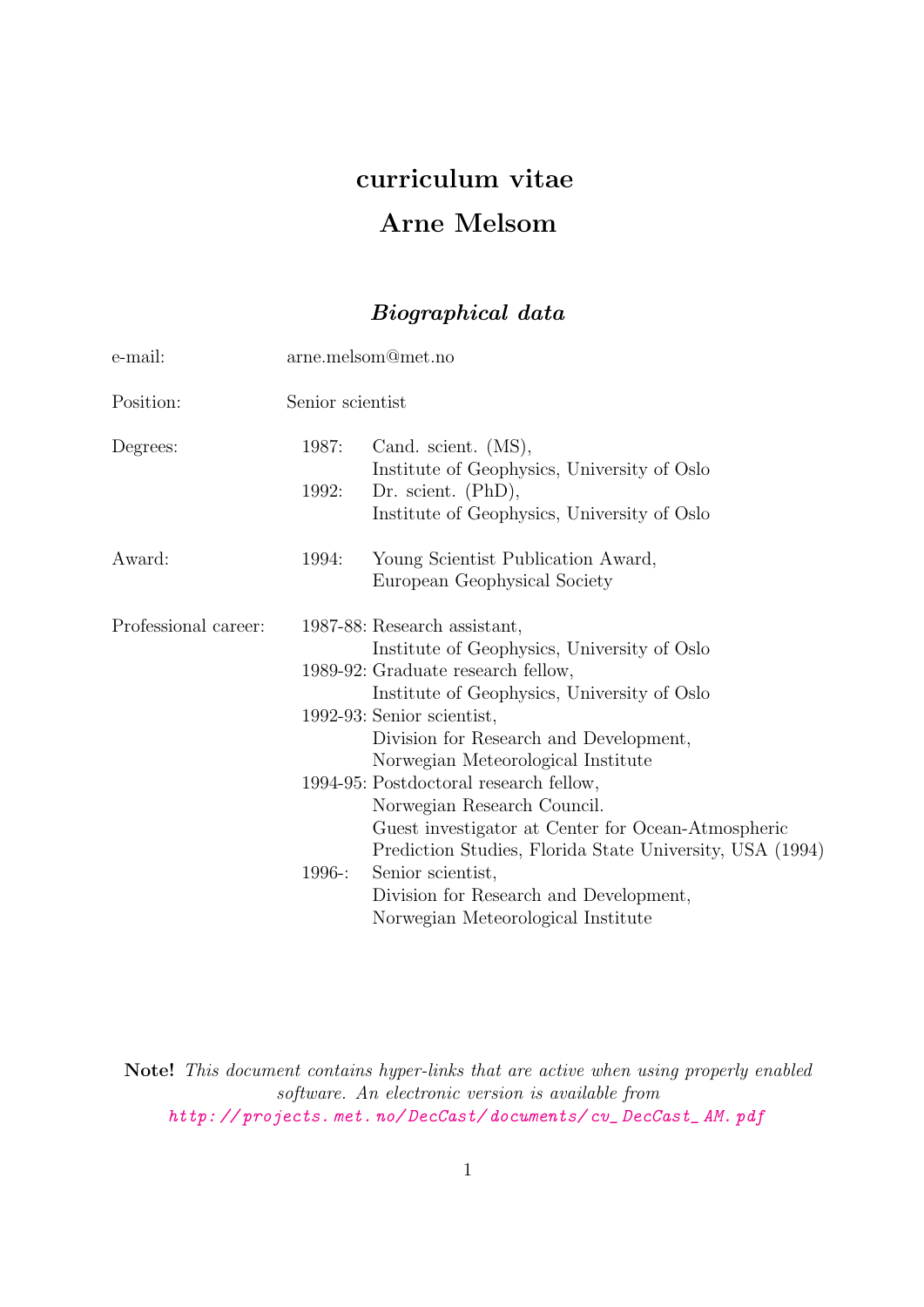### Selected publications with relevance for Decadal forecast skill in the North Atlantic sector: the role of the ocean

#### Peer-reviewed publications

- Mauritzen, C., A. Melsom, and R.T. Sutton, 2012: Importance of density-compensated temperature change for deep North Atlantic Ocean heat uptake. Nature Geo., 5, 905-910. [doi:10.1038/ngeo1639](http://dx.doi.org/10.1038/ngeo1639) (Authors' version [here\)](http://projects.met.no/DecCast/documents/ngeo1639AuthorVersion.pdf)
- Melsom, A., F. Counillon, J.H. LaCasce, L. Bertino, 2012: Forecasting search areas using ensemble ocean circulation modeling. Ocean Dyn.,  $62(8)$ , 1245-1257. [doi:10.1007/s10236-012-0561-5](http://dx.doi.org/10.1007/s10236-012-0561-5) (Authors' version [here\)](http://projects.met.no/DecCast/documents/OD62p1245AuthorVersion.pdf)
- Orsolini, Y.J., R. Senan, R.E. Benestad, and A. Melsom, 2012: Autumn atmospheric response to the 2007 low Arctic sea ice extent in coupled oceanatmosphere hindcasts. Clim. Dyn., 38, 2437-2448. [doi:10.1007/s00382-011-1169-z](http://dx.doi.org/10.1007/s00382-011-1169-z)
- R.E. Benestad, R. Senan, M. Balmaseda, L. Ferranti, Y. Orsolini, and A. Melsom, 2011: Sensitivity of summer 2-m temperature to sea ice conditions. Tellus,  $63A$ , 334-337. [doi:10.1111/j.1600-0870.2010.00488.x](http://dx.doi.org/10.1111/j.1600-0870.2010.00488.x)
- Melsom, A., 2010: Validation of an ocean model ensemble. In: Coastal to global operational oceanography: Achievements and Challenges. Ed.s: Dahlin, Bell, Flemming, Petersson. EuroGOOS publication no. 28, SMHI, Norrköping, Sweden. pp. 253-259. (Author's version [here\)](http://projects.met.no/DecCast/documents/EuroGOOS28p253.pdf)
- Melsom, A., V.S. Lien, and W.P. Budgell, 2009: Using the Regional Ocean Modeling System (ROMS) to improve the ocean circulation from a GCM  $20<sup>th</sup>$  century simulation. Ocean Dyn., 59, 969-981. [doi:10.1029/2007GL030808](http://dx.doi.org/10.1029/2007GL030808)
- Melsom, A., 2005: Mesoscale activity in the North Sea as seen in ensemble simulations. Ocean Dyn., 55(3-4), 338-350. [doi:10.1007/s10236-005-0016-3.](http://dx.doi.org/10.1007/s10236-005-0016-3) (Author's version [here\)](http://projects.met.no/DecCast/documents/OD55p338.pdf)
- Melsom, A., E.J. Metzger, and H.E. Hurlburt, 2003: Impact of remote oceanic forcing on Gulf of Alaska sea levels and mesoscale circulation. J. Geophys. Res.,  $108\,(C11)$ , 3346. [doi:10.1029/2002JC001742](http://dx.doi.org/10.1029/2002JC001742)
- Benestad, R.E. and A. Melsom, 2002: Is there a link between the unusually wet autumns in southeastern Norway and SST anomalies? Climate Res., 23, 67-79.
- Melsom, A., S.D. Meyers, H.E. Hurlburt, E.J. Metzger and J.J. O'Brien, 1999: ENSO effects on Gulf of Alaska eddies. Earth Interactions, 3, 1-30. [doi:10.1175/1087-3562\(1999\)003](http://dx.doi.org/10.1175/1087-3562(1999)003<0001:EEOGOA>2.3.CO;2)<0001:EEOGOA>2.3.CO;2
- Meyers, S.D., A. Melsom, G.T. Mitchum and J.J. O'Brien, 1998: Detection of the oceanic fast Kelvin wave teleconnection during ENSO. J. Geophys. Res., 103, 27.655-27.663. [doi:10.1029/98JC02402](http://dx.doi.org/10.1029/98JC02402)